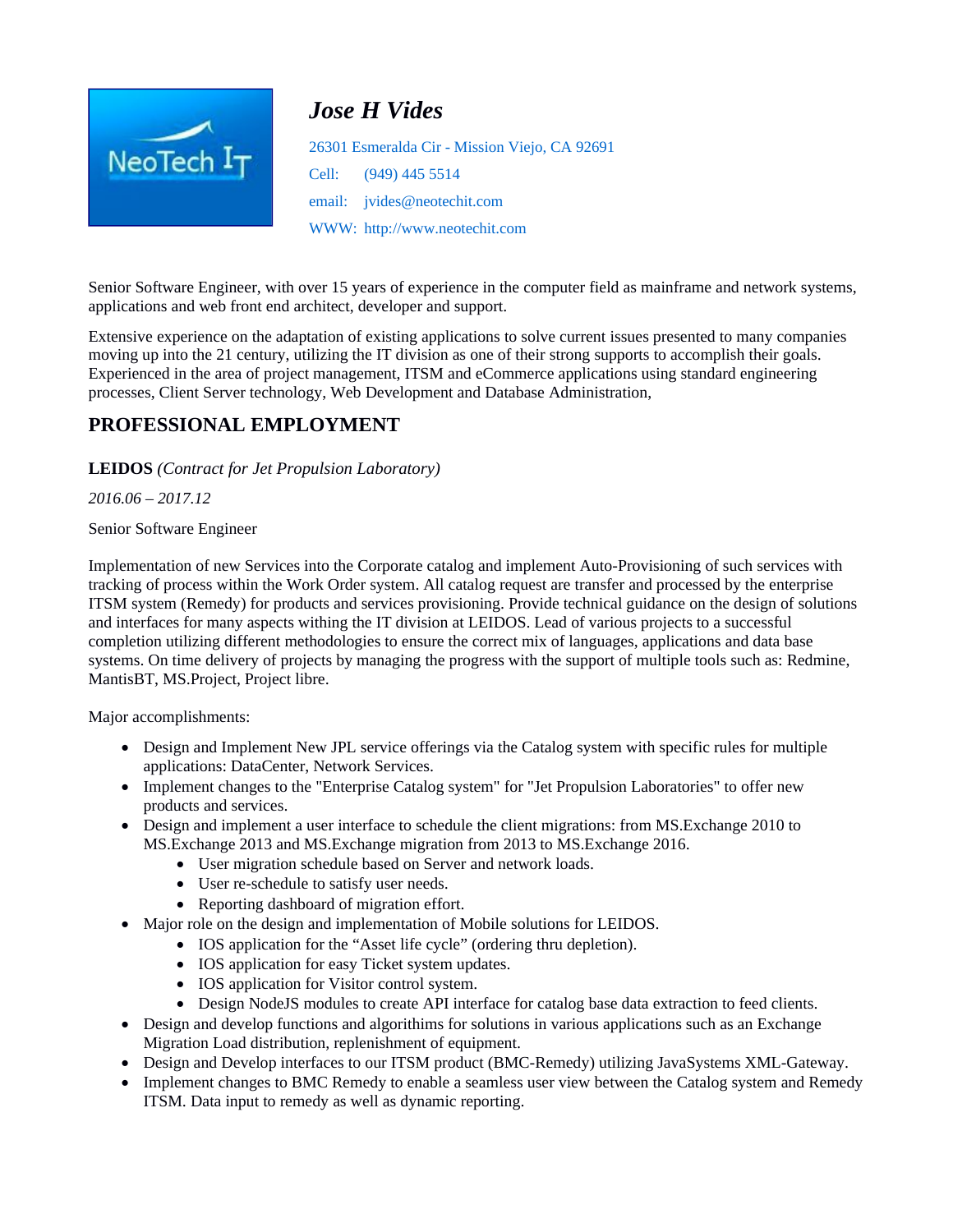Skills:

ASP, HTML, CSS, Core JavaScript, AJAX, Restful interface, APIs, JSON, XML, XSL, JAVA, Bootstrap, Angular, JQuery, PHP, MsSQL, MySQL, AutoIT, JIRA, MantisBT, Remedy, Power Shell, MsOffice, VBApps, Libre Office, Project Libre, Python, Java.

## **Lockheed Martin Corporation** *(Contract for Jet Propulsion Laboratory)*

#### *2010.10 - 2016.06*

Senior Software Engineer

Design, Develop and Implement Web interface modules to various technical and business applications. Build a Web application to allow the collaboration functionality to all authorized members of our contract. The development of this app has to function as an incubator system for new and upcoming contracts within the corporate levels, portability is one of the key requirements for the basic design.

Major accomplishments:

- Development and Implementation of a Corporate Product and service catalog system for JPL (Jet Propulsion Laboratories). This system allow the client to order products and services using Corporate rules for the acquisition of computer base equipment and services. This system provides:
	- LDAP authentication
	- Build to order and conflict manager
	- Interface to a Work Order System
	- Automate Service provisioning
	- Interface with client accounting system
- Implement an "Enterprise Catalog system" for "UK Control tower system". Port of the JPL Catalog system and modifications to satisfy the UK requirements (Remotely)
- Successful implementation of Share-point 2007 and the development of solutions to satisfy our current contract needs.
- Design, develop and implement an IT Technical Dashboard system.
- Create interfaces to use the Share-point system as the basic configuration control entry system for various background processes.
- Major player on the design and development of the enterprise Mobile Solution (TotalControl), this system allows the in-time tracking of service request as well as in-time updates of an asset during their life cycle.

Skills:

ASP, HTML, CSS, Core JavaScript, AJAX, Restful interface, APIs, XML,XSL, JAVA, JQuery, PHP, MsSQL, MySQL, AutoIT, JIRA, MantisBT, Remedy, Power Shell, Sharepoint, Libre Office, Project Libre, MsOffice, VBApps, Python, C#.

### **OAO Corporation** *(Contract for Jet Propulsion Laboratory)*

*1997.09 - 2010.10* 

### Senior Software Engineer

Implementation of a ARS/Remedy Help Desk application that would support the "Desktop Network Services" group in conjunction with other existing tools to support Help Desk activities. The integration of various commercial applications in the creation of a MOM system (Manager Of Managers) involving the merge of technologies such as Network monitors (Boole & Babagge), Desktop System Managers (SMS), Communications software (e-mail) with a Centralized Tracking System (HelpDesk Application / ARS Remedy)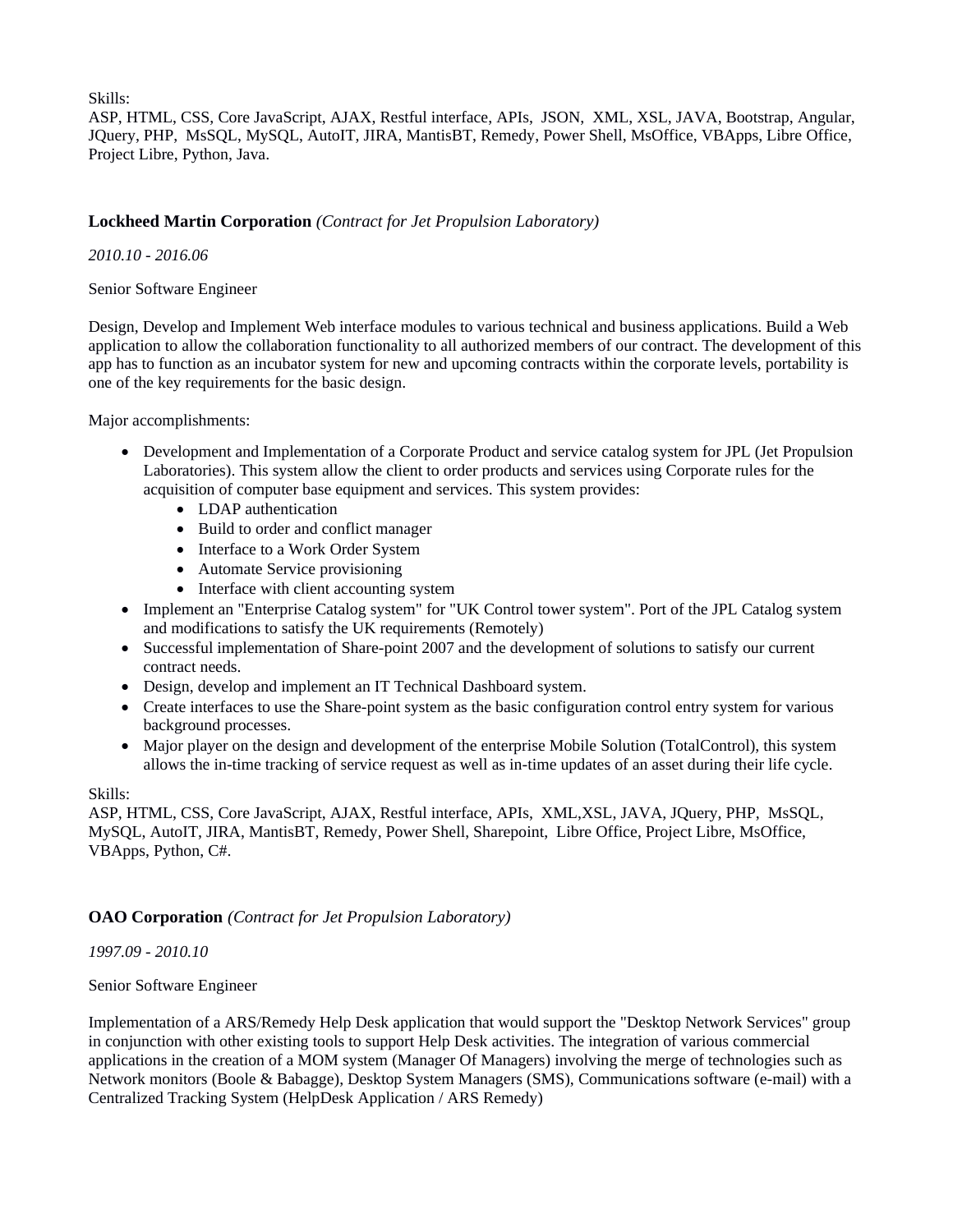Major accomplishments:

- Successful creation of centralized system with the capability to interface with external HelpDesk system as well as the design of an open Help Desk System that satisfy the need of OAO Corporation and any other Company that becomes a user of OAO Desktop Network Support. Provided to OAO Corp. a system that would support local and remote user via client base and Web base application. My responsibilities on this project included the Administration of NT Server, SQL Data Base Administration and the System and Software development of the application using ARS Remedy/BMC products
- Provided System and Software consulting for other groups within the OAO Corporation.

## Skills:

ASP, HTML, CSS, Core JavaScript, AJAX, Restful interface, APIs, XML, XSL, JAVA, JQuery, PHP, MsSQL, MySQL, AutoIT, Power Shell, Remedy, Sharepoint, MsOffice, VBApps, Python.

## **Jet Propulsion Laboratory**

*1996.07 - 1997.08* 

Systems Integrator

Analysis and development of the in-house centralized HELP-DESK application. This application was developed to meet the institutional approved platforms (Unix/Oracle). The application was developed with the use of the "ARS/Remedy" software, allowing the users to interface from multiple clients (PC/Macs/Unix/WWW).

Major accomplishments:

- Implementation of the JPL Institutional Internal Helpdesk system.
- Research client needs and apply results to satisfy multiple organizations in the creation of an institutional solution for the Desktop HelpDesk..
- Developed The Helpdesk application using the "Remedy/ARS" application.
- Developed the Desktop Asset Management system.
- Successful implementation of interfaces of the new application with other systems such as mainframes and client server applications.
- Deployment and training of client.

### Skills:

IBM Assembly, CICS, ISP/PDF, JCL, VSAM, Cobol, Algol, ASP, HTML, CSS, Core JavaScript, AJAX, XML, XSL, MsSQL, Remedy, Pearl

## **SKILLS:**

- 
- Angular AJAX JQuery
- Json XML XSL
- 
- 
- 
- 
- 
- MySQL Ms SQL Java
- ASP PHP HTML
- CSS Bootstrap Javascript
	-
	-
	-